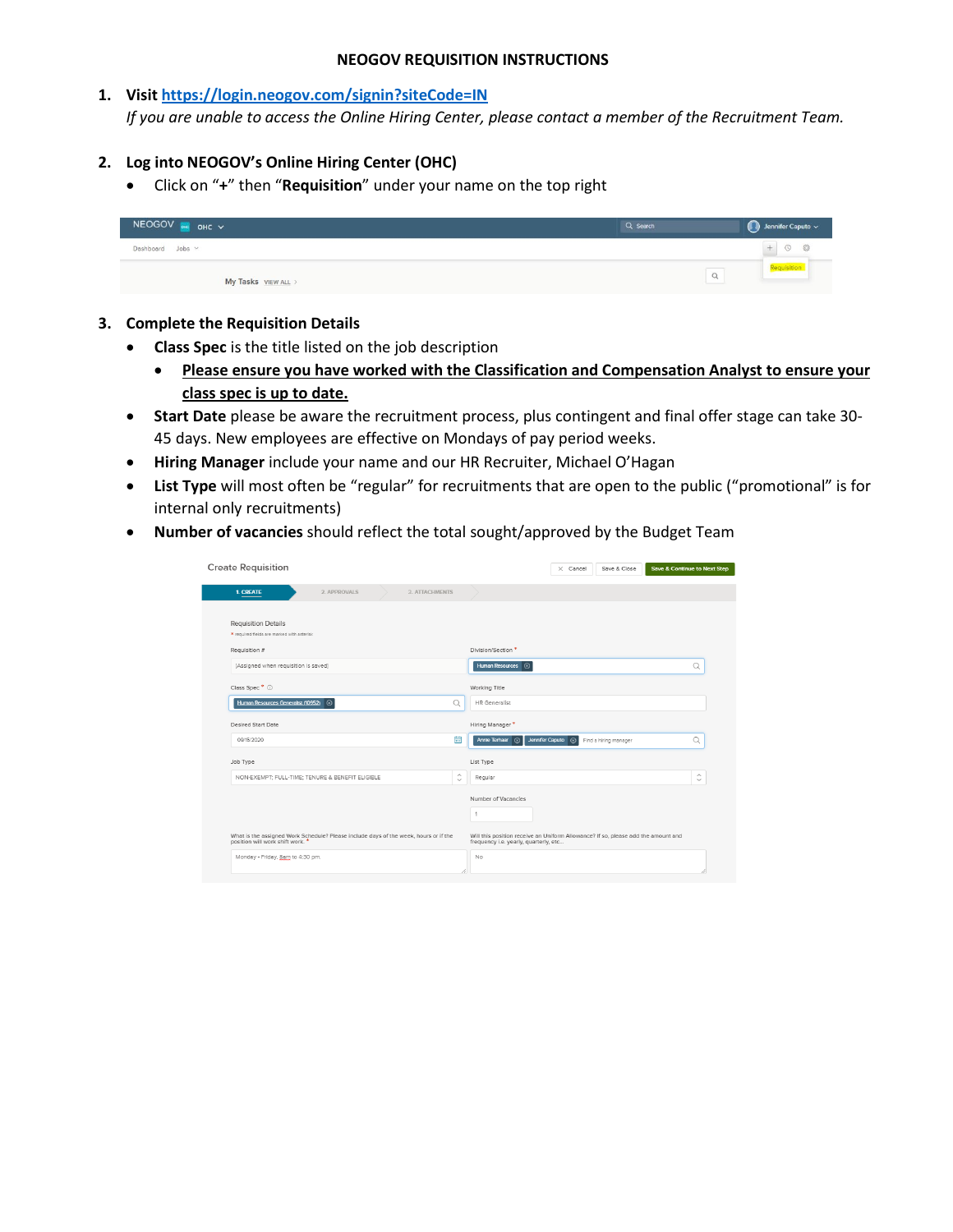| 1. CREATE $\checkmark$<br>2. APPROVALS $\checkmark$                                                                                                                                                                                                         | 3. ATTACHMENTS $\checkmark$                                                                                                                                                                                            |
|-------------------------------------------------------------------------------------------------------------------------------------------------------------------------------------------------------------------------------------------------------------|------------------------------------------------------------------------------------------------------------------------------------------------------------------------------------------------------------------------|
| Who will be the Evaluating Supervisor?<br>Jennifer Caputo                                                                                                                                                                                                   | Will this employee need Network Access (computer log in/e-mail access)? *<br>• Yes<br>N <sub>o</sub>                                                                                                                   |
| Work Phone #<br>928 213-2097<br>Does this position require a CDL? *<br>Yes<br>$\bullet$ No                                                                                                                                                                  | Retirement System *<br>Arizona State Retirement System<br>Public Safety Retirement System<br>Elected Official Retirement Plan<br>O None<br>Does this position have a residency requirement? *<br>◯ Yes<br>$\bullet$ No |
| Please select how long this position should be open *<br>One Week<br>Two Weeks<br>Three Weeks<br>Open Until Filled<br>Other - Please specify in the comment section.                                                                                        | The full-time equivalent is *<br><b>0</b> 1.0 FTE<br>Other, please specify in the comment section                                                                                                                      |
| 1. CREATE $\checkmark$<br>2. APPROVALS V<br>,,,,,,,,,,,,,,,,,,,,,,                                                                                                                                                                                          | 3. ATTACHMENTS V                                                                                                                                                                                                       |
| List the NAVILINE account number to charge the personnel here. *<br>001-01-012-0021-1                                                                                                                                                                       | Salary Range *<br>Advertise at minimum<br>Advertise to 6% over minimum<br>Advertise to 12% over minimum<br>O Other                                                                                                     |
| If you want to advertise, please select advertising option(s) from the list below *<br>$\Box$ N/A<br>Indeed - \$130<br>Governmentjobs - \$125<br>Recrutics - \$300<br>ZipRecruiter - \$199<br>Print Publications<br>Other Trade/Professional Specific Sites |                                                                                                                                                                                                                        |
| New Position?<br>Yes<br>$\bullet$ No                                                                                                                                                                                                                        |                                                                                                                                                                                                                        |

### **4. Click Add Position Detail**

- Select **Yes** or **No** to indicate if this is a new position
- Enter the **Position # (**the Position Control number in Naviline)
- If it is not a new position, enter the vacancy date and name of the person who most recently vacated the position. If it is a new position, leave fields blank.

| <b>Position Details</b> |                     |   |  |
|-------------------------|---------------------|---|--|
| New Position?           |                     |   |  |
| Yes O No                |                     |   |  |
|                         |                     |   |  |
|                         |                     |   |  |
| Position #*             | Vacancy Date*       |   |  |
| 10952                   | 07/26/2020          | 量 |  |
|                         |                     |   |  |
| First Name*             | Last Name*          |   |  |
| Cindy                   | Perger              |   |  |
|                         |                     |   |  |
| <b>Delete</b>           |                     |   |  |
|                         |                     |   |  |
|                         |                     |   |  |
|                         | Add Position Detail |   |  |
|                         |                     |   |  |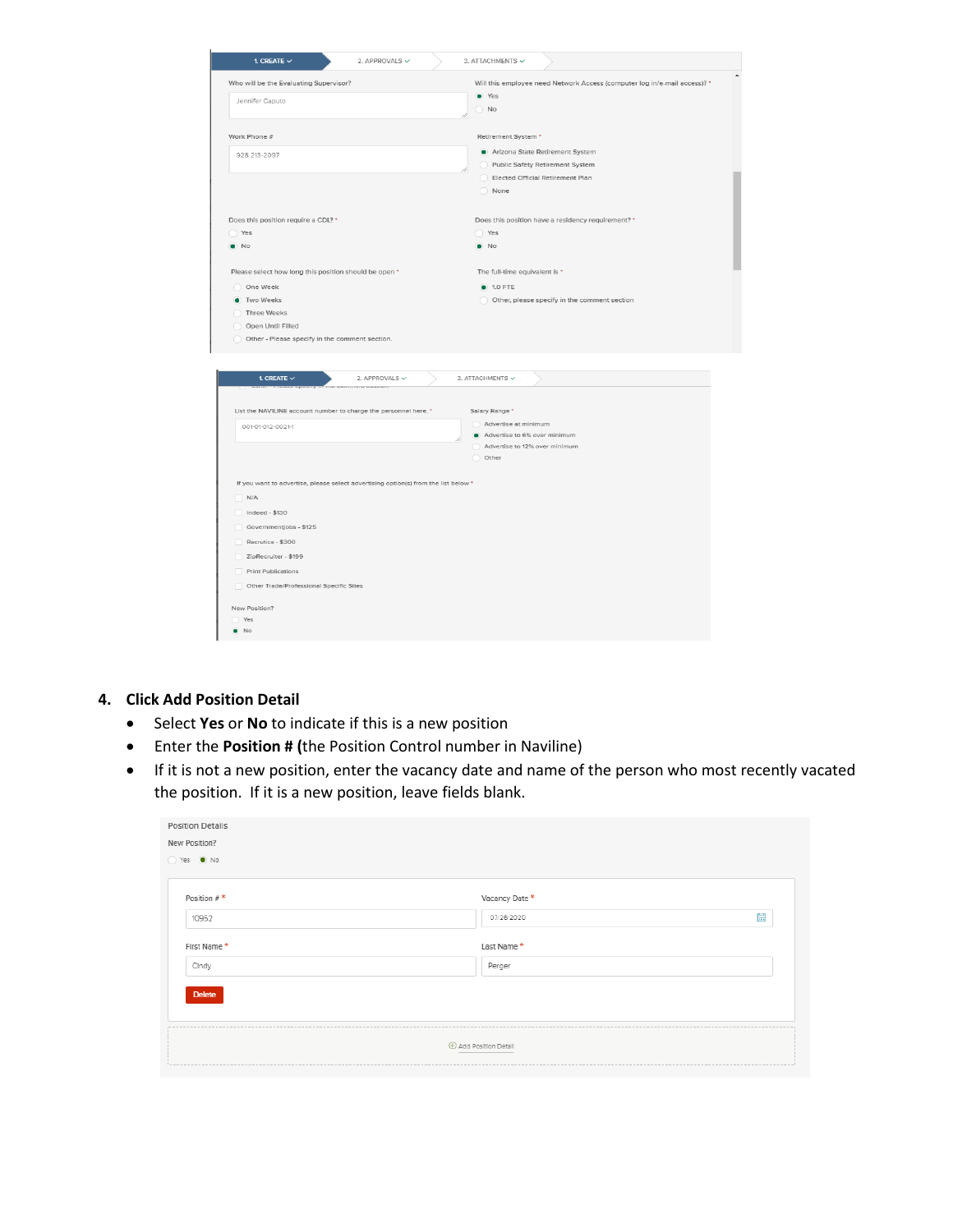## **5. Click Save & Continue to Next Step** on the top right of the screen

| Create Requisition                                                                                                                                                                                                                                          |                                               | Save & Close Save & Continue to Next Step<br>$\times$ Cancel |
|-------------------------------------------------------------------------------------------------------------------------------------------------------------------------------------------------------------------------------------------------------------|-----------------------------------------------|--------------------------------------------------------------|
| 1. CREATE $\sqrt{}$<br><u> a shi ne shekara ta 1980 a shekara ta 1980 a shekara ta 1980 a shekara ta 1981 a shekara ta 1981 a shekara ta 1981 a shekara ta 1981 a shekara ta 1981 a shekara ta 1981 a shekara ta 1981 a shekara ta 1981 a shekara ta 19</u> | 2. APPROVALS $\checkmark$<br>3. ATTACHMENTS V |                                                              |

### **6. Click Add Approval Group** on the Approvals tab

| Edit Requisition<br>HR Generalist (20-00066) |                    | Save & Continue to Next Step<br>Save & Close<br>$\times$ Cancel |
|----------------------------------------------|--------------------|-----------------------------------------------------------------|
| 1. CREATE V                                  | 3. ATTACHMENTS V   |                                                                 |
| Approval Workflow                            |                    |                                                                 |
| * required fields are marked with asterisk   |                    |                                                                 |
|                                              | Add Approval Group |                                                                 |

*You will need to add multiple approval groups for each level in your chain of command, HR, and Finance.*  Approvals should be added in the following order:

- Section Head (if applicable)
- Division Director
- Deputy City Manager or City Manager (whichever is applicable)
	- **Economic Vitality, Sustainability, City Clerk, and Public Affairs add City Manager Greg Clifton, NOT a Deputy City Manager)**
- For new positions only, also add "HR Approval New Positions Only" and list Jessica Vigorito as the approver
- Finance list Heidi Derryberry as the approver
	- Enter due date
	- Click **Save & Continue to Next Step**

| 3. ATTACHMENTS V |                         |                        |  |   |
|------------------|-------------------------|------------------------|--|---|
|                  |                         |                        |  |   |
|                  |                         |                        |  |   |
|                  |                         |                        |  |   |
| $\checkmark$     |                         |                        |  |   |
| $\alpha$         |                         |                        |  |   |
|                  |                         |                        |  |   |
| Search Approvers | $\widehat{\phantom{a}}$ | Due Date<br>07/30/2020 |  | 曲 |

### **7. Click Attachment Tab**

• Attach Budget Team Recession Authorization Form